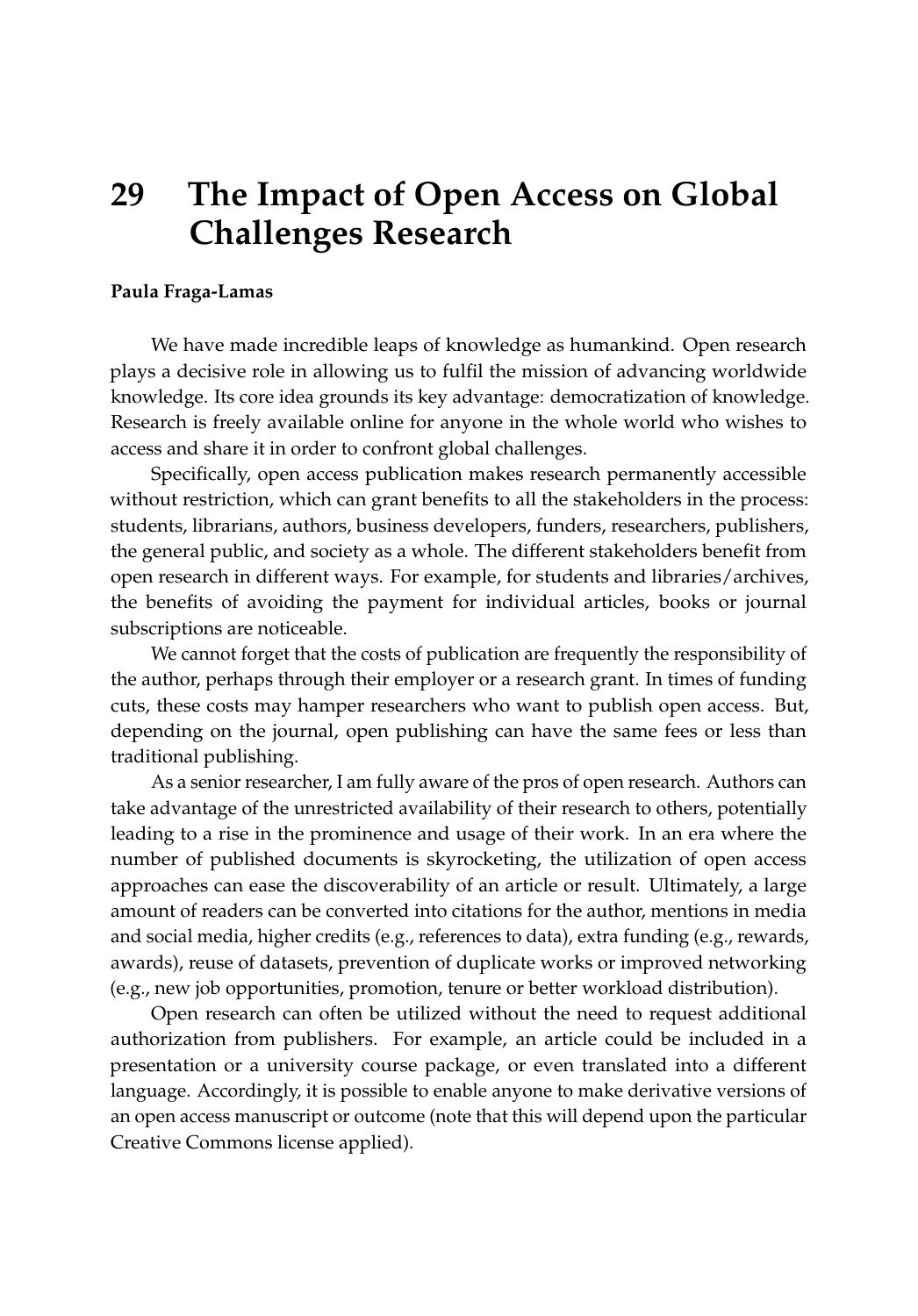Researchers can access scientific literature anywhere, even outside the university, without encountering paywalls or subscription options. In developing and low income countries, the non-access to journals is a common claim of the researchers. Global open research can trigger collective empowerment and equality, providing scientists in such countries with the chance to belong to an international research community. Today, some publications offer discounted or waived publication fees for papers coming from low-income countries.

Furthermore, the outcomes of research programs are becoming free to society, to ensure enhanced transparency of the use of public funding. For instance, many funding bodies like the European Commission have encouraged or mandated open research due to its potential for a greater return on investment. Open research for the whole of society promotes awareness among citizens, evidencing the outcomes of public funded research, and helps to build trust and endorsement for public policies. Besides, it encourages citizen engagement and active involvement in scientific experimentation, research trials and data collection (e.g., smart city crowdsourcing). As a result, open research means access for society at large and potentially greater public engagement with the significance of science and technology. Furthermore, open research can help workers outside academia (e.g., teachers, lawyers or even business developers) who rely on research, to profit from the retrieval of the latest key findings.

Besides, open access publications and open source tools (e.g., GitHub) are enablers to help researchers to undertake collaborative work on an international scale, increasing the ability to create research networks. For example, open access journals with interdisciplinary approaches can help researchers with a different background to connect more easily.

Whilst not an issue for reputable, renowned and trustworthy publishers, some people could argue that the utilization of open access models incentivize the publication of articles. Publishers have to face their operating costs, and their revenue business model comes largely from publication fees. Nevertheless, to ensure the sustainability of the system, publishers should be encouraged to publish articles that guarantee excellence in aspects like novelty, significance, quality of presentation or scientific soundness.

Wider access to scientific inputs and outputs can evolve the effectiveness and productivity of the research system, by lowering the costs of creating and transferring—multiplying opportunities for global involvement in the research process. Open access to scientific datasets and other outputs that assist the research process raises the opportunity for inspection by the scientific community,